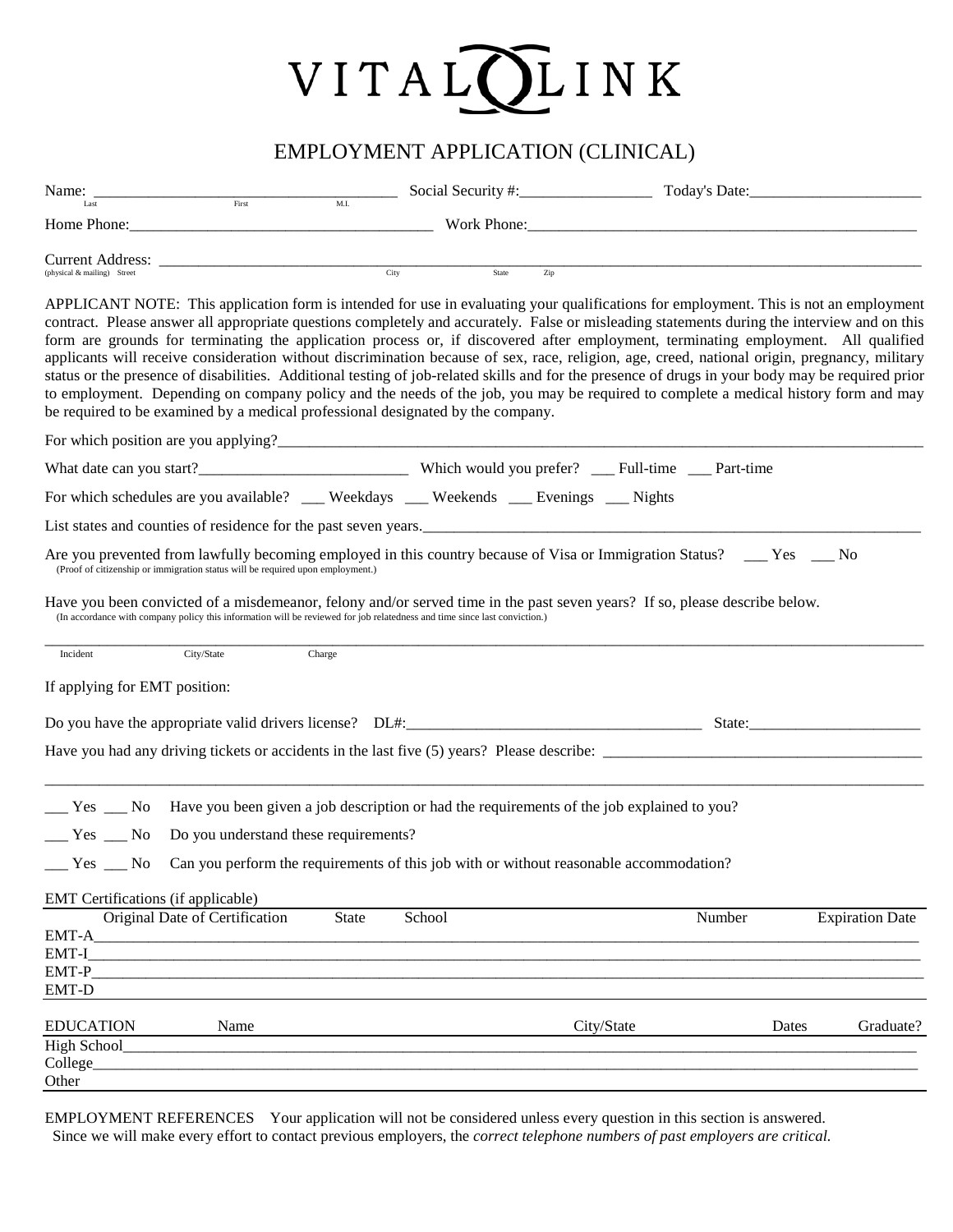|                                                                    |                             |                    | <b>MOST RECENT EMPLOYER</b> __ Yes __ No Are you currently working for this employer? If yes, may we contact? |
|--------------------------------------------------------------------|-----------------------------|--------------------|---------------------------------------------------------------------------------------------------------------|
| Company Name                                                       |                             | City / State       | Phone Number                                                                                                  |
| To                                                                 | From                        |                    |                                                                                                               |
| Dates Employed                                                     |                             | Job Title          | Supervisor Name                                                                                               |
| Duties                                                             |                             |                    |                                                                                                               |
|                                                                    | Per                         |                    |                                                                                                               |
| Salary                                                             | (Hour, Week, Month)         | Reason for Leaving |                                                                                                               |
|                                                                    | SECOND MOST RECENT EMPLOYER |                    |                                                                                                               |
| Company Name                                                       |                             | City / State       | Phone Number                                                                                                  |
| To                                                                 | From                        |                    |                                                                                                               |
| Dates Employed                                                     |                             | Job Title          | Supervisor Name                                                                                               |
| Duties                                                             |                             |                    |                                                                                                               |
|                                                                    | Per                         |                    |                                                                                                               |
| Salary                                                             | (Hour, Week, Month)         | Reason for Leaving |                                                                                                               |
| Company Name                                                       |                             | City / State       | Phone Number                                                                                                  |
| $\overline{\text{To}}$                                             | From                        |                    |                                                                                                               |
| Dates Employed                                                     |                             | Job Title          | Supervisor Name                                                                                               |
|                                                                    |                             |                    |                                                                                                               |
|                                                                    |                             |                    |                                                                                                               |
|                                                                    | Per                         |                    |                                                                                                               |
|                                                                    | (Hour, Week, Month)         | Reason for Leaving |                                                                                                               |
|                                                                    | FOURTH MOST RECENT EMPLOYER |                    |                                                                                                               |
|                                                                    |                             | City / State       | Phone Number                                                                                                  |
|                                                                    | From                        |                    |                                                                                                               |
|                                                                    |                             | Job Title          | Supervisor Name                                                                                               |
|                                                                    |                             |                    |                                                                                                               |
| Duties<br>Salary<br>Company Name<br>To<br>Dates Employed<br>Duties | Per                         |                    |                                                                                                               |